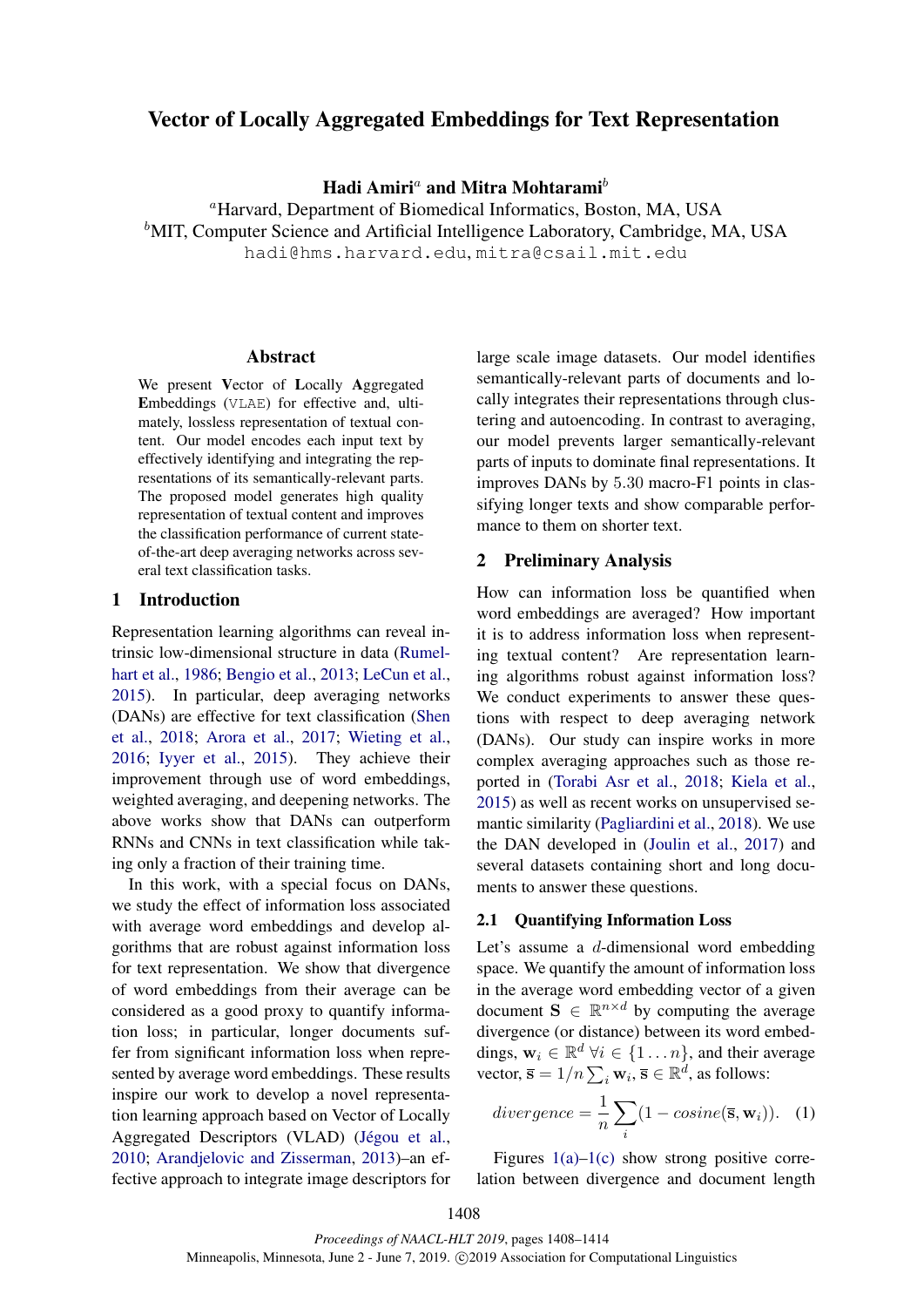

Figure 1: Quantification of information loss associated with average word embeddings. Divergence indicates the average distance between individual word embeddings (of size  $d = 300$ ) and their average embedding, see Equation (1). (a-c): show strong positive correlation between divergence and average document length (number of words in a document) across datasets. (d-f): show macro F1 performance of the deep averaging network developed in (Joulin et al., 2017) across datasets: performance considerably drops for higher values of information loss/divergence, e.g. divergence values above 0.55. Note that, we sort and bin instances based on their divergence values and report average length (a-c) and macro-F1 (d-f) for each bin.

across long and short text datasets. Given these results and if we assume longer documents should suffer from greater information loss if represented by average word embeddings, divergence from mean can be a good proxy to quantify information loss associated with average embeddings.

# 2.2 Effect of Information Loss

As Figures 1(d) and 1(e) show, DAN's macro-F1 classification performance considerably decreases as divergence (or text length) increases for IMDb and Reddit datasets; note that we sort and bin instances based on their divergence values and report average macro-F1 for each bin. In particular, as the trend lines in Figures  $1(d)$  and  $1(e)$ show, the average macro-F1 performance drops from 0.86 and 0.82 on shorter IMDb and Reddit posts to 0.82 and 0.71 on their longer posts respectively. In addition, the result on Twitter dataset, Figure 1(f), shows that DANs are robust against small information loss, i.e. small divergence values below 0.55 do not inversely affect macro-F1 performance. This result is also observed on the other two datasets, see macro-F1 performance for small divergence values ( $\leq 0.55$ ) in Figures  $1(d)$  and  $1(e)$ .

The above experiments show that (a): significant information loss can occur when word embeddings are averaged, in particular, when representing longer documents, and (b) such information loss can inversely affect the performance of downstream classifiers like DANs on longer texts. In this paper, we develop an effective representation learning model to tackle this problem.

# 3 Method

We propose to utilize semantically-relevant parts of inputs to tackle information loss associated with average word embeddings. Assuming that semantically-relevant words are closer to each other in semantic space (constructed over a global vocabulary), we expect divergence between words in semantically-relevant parts of inputs (i.e. information loss associated to their average word embedding) to be very small. Thus, as Figure 2 illustrates, we propose to cluster the semantic space to first identify semantically-relevant parts of inputs over a global vocabulary; we then effectively integrate these parts to represent documents.

Let's assume a global vocabulary  $V$  in which words are represented in a d-dimensional space,  $\mathbf{w} \in \mathbb{R}^d$ . As Figure 2 shows, we first cluster this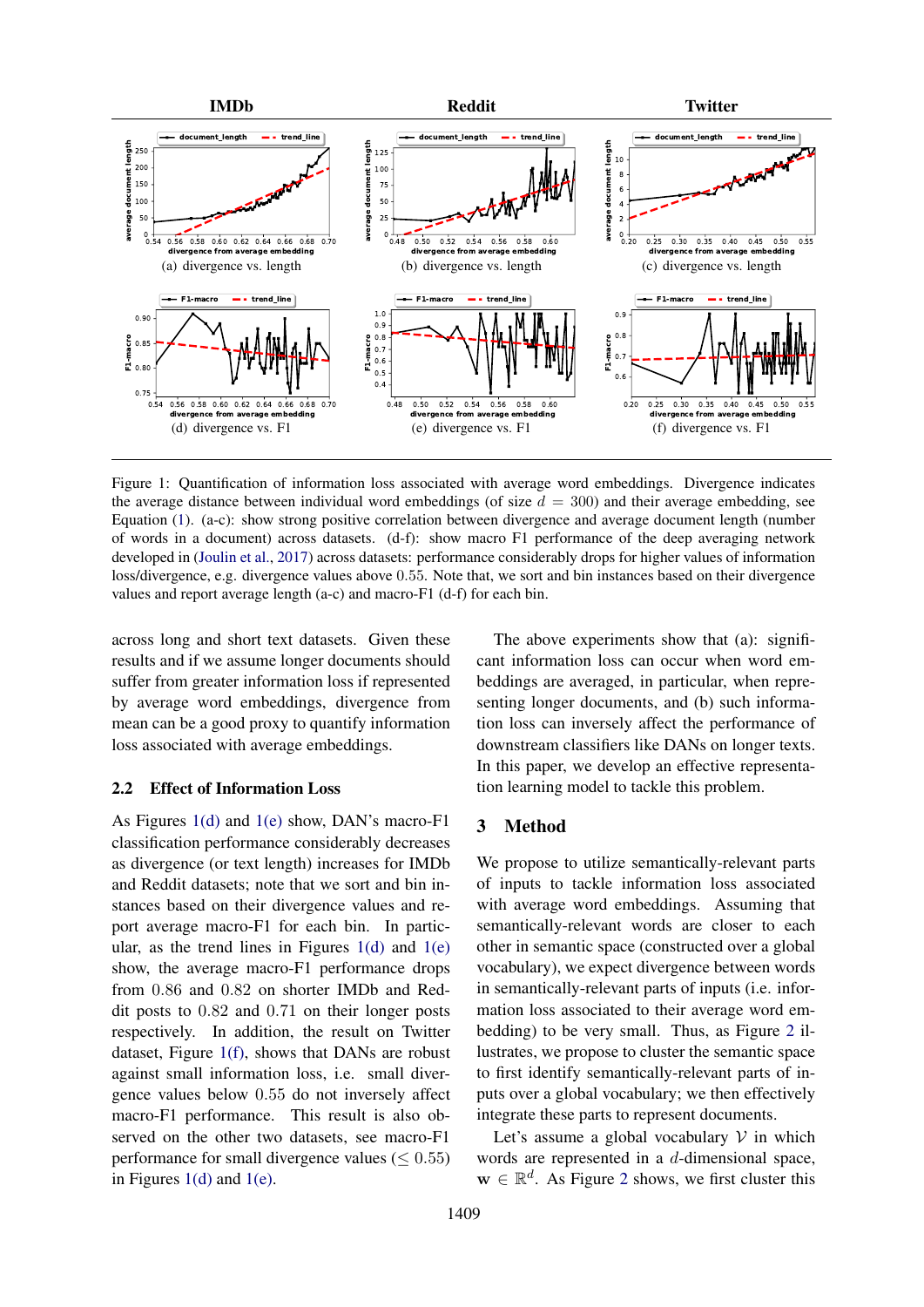semantic space into  $k$  clusters through the following objective function over  $V$ :

$$
min \sum_{\mathbf{w} \in \mathcal{V}} ||f(\mathcal{C}, \mathbf{w}) - \mathbf{w}||^2,
$$
 (2)

where C is the set of k cluster centers,  $|\mathcal{C}| = k$ , and  $f(\mathcal{C}, \mathbf{w})$  returns the nearest cluster center  $\mathbf{c} \in \mathcal{C}$  to the embedding vector w based on cosine similarity among embeddings or Euclidean distance in case of K-Means.<sup>1</sup>

Given a document  $\mathbf{S} \in \mathbb{R}^{n \times d}$  with an arbitrary number of  $n \geq 1$  words, and the above k cluster centers, we compute the representation of the document in each cluster  $c_i$ ,  $i = 1...k$  as follows:

$$
\mathbf{a}_{i} = \frac{1}{z_{i}} \sum_{j:f(\mathcal{C}, \mathbf{w}_{j}) = \mathbf{c}_{i}} \mathbf{w}_{j}
$$
(3)  

$$
z_{i} = |j:f(\mathcal{C}, \mathbf{w}_{j}) = \mathbf{c}_{i}|,
$$

where  $a_i \in \mathbb{R}^d$  indicates the representation of the document at cluster  $c_i$  and is obtained by taking the average embedding of words of the document that have been assigned to cluster  $c_i$  according to Equation (2), and  $z_i$  is the number of such words in cluster  $c_i$ . To this end, each document can be represented by  $A \in \mathbb{R}^{d \times k}$  which is obtained by concatenating its cluster-level representations. Note that we didn't observe any performance difference between the above averaging process versus computing *residuals* (differences between word embeddings and corresponding cluster centroids) which is commonly used to represent cluster-level image descriptors (Jégou et al., 2010; Arandjelovic and Zisserman, 2013) in image processing.

Since As are of fixed length, they can be readily used as features in traditional classification and clustering algorithms. However, they can cause efficiency issues because of their large size  $(d \times k)$ ; note that the typical value for embedding dimension d is 300 (Pennington et al., 2014; Mikolov et al., 2013). To tackle this issue, we further integrate cluster-level representations, at the cost of some further information loss, to create representations of lower dimension for inputs.

In particular, given all input documents with  $k$ cluster-level representations  $\mathbf{A} \in \mathbb{R}^{d \times k}$  for each document, we develop an autoencoder with one



Figure 2: Illustration of VLAEs: squares show word embeddings of a hypothetical document and crosses show their corresponding average. (a): shows average word embedding in center - the case of high information loss or divergence from mean, (b): shows average word embeddings in corresponding word clusters; these embeddings are used to produce VLAEs.

hidden layer that integrates these cluster-level representations to create a final representation for each document, vector  $\mathbf{a} \in \mathbb{R}^{d \times m}$  where m is the dimensionality reduction parameter and  $m \times d$  is length of the representation (final layer of the encoder) and is smaller than  $d \times k$  for  $m < k$ . Training a single-layer autoencoder corresponds to optimizing the learning parameters to minimize the overall loss between inputs and their reconstructions. For real-valued A, squared loss is often used (Vincent et al., 2010), i.e.  $l(\mathbf{A}) = ||\mathbf{A} - \hat{\mathbf{A}}||^2$ where  $\hat{\mathbf{A}} \in \mathbb{R}^{d \times k}$  is reconstruction of **A** and generated by the decoder from a. Our intuition is that if a leads to a good reconstruction of  $A$ , it has retained all information available in the input.

We refer to  $\mathbf{a} \in \mathbb{R}^{d \times m}$  as the Vector of Locally Aggregated Embeddings (VLAE). We expect this final representation to be robust against information loss due to its cluster-level local aggregation which prevents larger portions of semanticallysimilar words to dominate the representation.

#### 4 Experiments

Data: We investigate VLAEs in three binary classification tasks: sentiment classification on IMDb (Maas et al., 2011), disease-text classification on Reddit, where the task is to classify reddit posts as relevant or irrelevant to specific diseases, and churn prediction on Twitter (Amiri and Daumé III,  $2015$ ), where the task is to classify/predict if given tweets indicate user intention about leaving brands, e.g. the tweet "my days with BRAND are numbered" is a *churny* tweet. See details in Table 1. For pre-processing, we change all texts to lowercase, and remove stop words, user names, and URLs from texts.

<sup>&</sup>lt;sup>1</sup>This problem can be solved through gradient descent seeded with an initial set of  $k$  examples drawn uniformly at random from V (Bottou and Bengio, 1995; Sculley, 2010).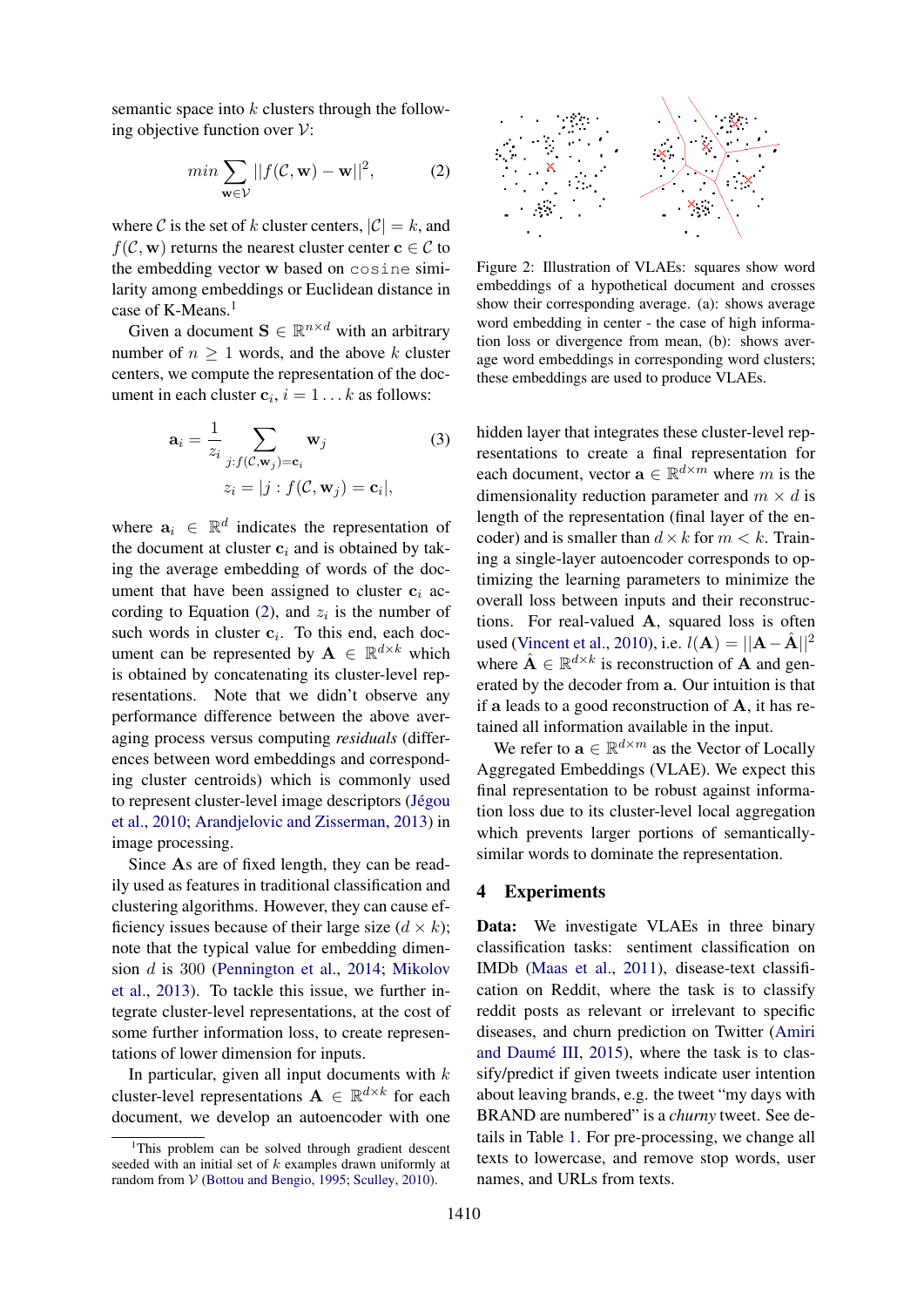|                | Train | Val | <b>Test</b> | Unlabeled |
|----------------|-------|-----|-------------|-----------|
| <b>IMDb</b>    | 40K   | 5К  | 5К          | 50K       |
| <b>Reddit</b>  |       | 1Κ  | 1 K         | 100K      |
| <b>Twitter</b> | ЗK    | 1Κ  | 1 K         | 100K      |

Table 1: Statistics of dataset used in experiments.

Settings: We use validation data for hyperparameter tuning and model selection. We use 300 dimensional word embeddings  $(d = 300)$  provided by Google (Mikolov et al., 2013), and for greater number of ds, we train word2vec on unlabeled data, see Table 1. In addition, we set the dimensionality reduction parameter  $m$  from  $\{1 \dots 4\}$  using validation data. The best value of m is the same across tasks/datasets,  $m = 2$ . Furthermore, we determine the number of clusters  $k$  for VLAEs by choosing the optimal  $k$  from  $\{2^i, i = \{1 \dots 7\}\}\$  using validation data of each dataset. We learn optimal  $k$  with respect to task, but not embedding space, due to significant density of the semantic space of word embeddings, see Note on Clustering Word Embeddings.

Baselines: We consider two versions of DANs as baselines: Avg\_small and Avg\_large which represent documents by average word embedding of size  $d = 300$  and  $d = m \times 300$  respectively. Note that, for fair comparison, Avg\_large has the exact same size as our model (VLAE); however, depending on m, their network size is 1.3-1.6 times greater than that of  $Avg\_small$  due to difference in input dimensions. We use 3 hidden layers of size 300 for above networks. Also, to directly evaluate the effect of averaging, we do not adjust initial word embeddings during training.

Experimental Results: Table 2 shows the performance of different models across datasets. The results show that VLAE significantly outperforms Avg\_small and Avg\_large by 2.6 and 7.2 points in Macro-F1 on IMDb. The corresponding values on Reddit dataset are 6.7 and 3.4 points respectively. We believe these improvements are due to more effective and lossless representation of inputs. We note that Avg\_large performs worse than  $Avg\_small$  on IMDb. This could be attributed to the size of training data which may not be enough to train Avg large, or to lower quality of input representations in Avg<sub>-large</sub> compared to Avg\_small in case of IMDb. Note that although VLAE has the same number of parameters as  $Avg\_{large}$ , it uses autoencoding to effectively filter redundant information. Verify-

|                | Avg_small | Avg_large | <b>VLAE</b> |
|----------------|-----------|-----------|-------------|
| <b>IMDb</b>    | 83.11     | 78.52     | $85.72*$    |
| Reddit         | 59.42     | 62.72     | 66.10*      |
| <b>Twitter</b> | 61.42     | 73.08*    | 72.62       |
| AVG            | 67.98     | 71.44     | 74.81       |

Table 2: Macro-F1 performance of different models across datasets. Asterisk mark (\*) indicates significant difference between top two systems. VLAE outperforms other models on longer texts, and show comparable performance to Avg<sub>-large</sub> on shorter text.

ing these hypotheses will be the subject of future work. In addition, VLAE show lower performance than Avg large on Twitter dataset, F1 of 72.62 versus 73.08. We attribute this result to the shorter length of tweets for which, as we experimentally showed before, averaging does not cause major divergence in representations. On average, VLAE improves Avg\_small and Avg\_large by 4.7 and 5.3 F1 points on IMDb and Reddit (longer texts) respectively. It also shows comparable performance to best performing model on Twitter (shorter texts).

We also compare models in terms of the quality of their representations. For this comparison, we ignore input preparation time and assume a model that generates better representations should converge faster than other models; note that the overall turnaround time of VLAE is greater than that of Avg small or Avg large because of its input preparation time which we ignore for the purpose of this experiment. The result show that VLAE leads to 7.5, 1.3, and 1.3 times faster convergence than  $Avg\_small$  and  $14.9, 2.6,$  and  $1.8$  times faster convergence than Avg<sub>-large</sub> on IMDb, Reddit, and Twitter datasets respectively. Considering the size of these networks, these results indicate that representations obtained from VLAE are much better than those of its counterparts.

Note on Clustering Word Embeddings: In experiments, we observe clusters obtained from word embeddings are often very dense. This is a challenge for our model because with small number of clusters (ks) potentially dissimilar words can appear in the same cluster, while with large ks semantically-similar words may appear in different clusters. Neither of these are desired.

To illustrate the above challenge, we report Silhouette Coefficient (SC) (Rousseeuw, 1987) of kmeans with different number of clusters obtained from words embeddings across datasets. SC indicates how well cluster boundaries are detected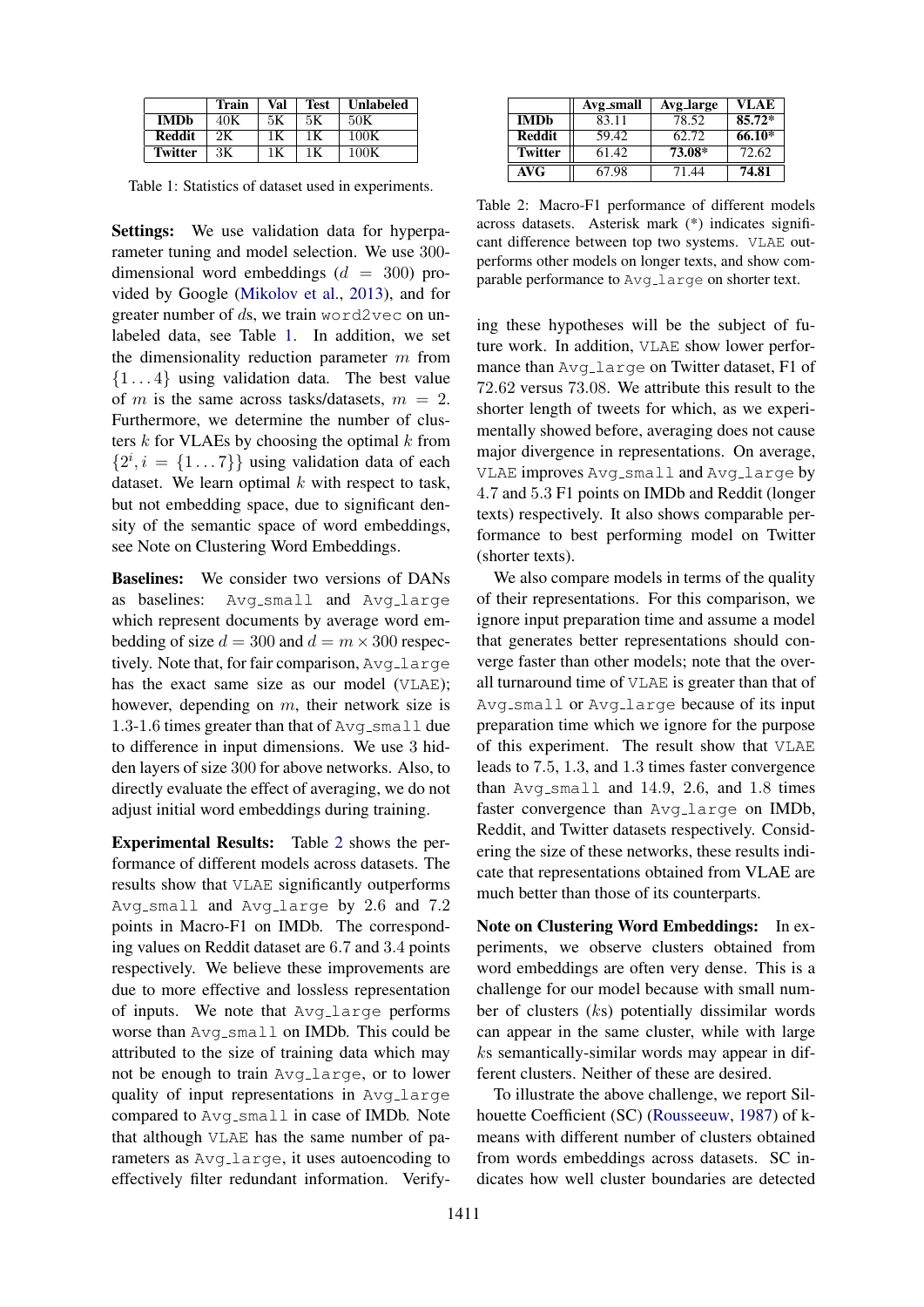

Figure 3: Mean Silhouette Coefficient computed for different number of clusters; a higher Silhouette Coefficient score indicates better defined clusters.

by a clustering model. It is calculated using the mean intra-cluster distance and the mean nearestcluster distance for each sample. Specifically, the mean distance between each embedding and all other embeddings in the same cluster (mc), and the mean distance between the embedding and all other embeddings in the next nearest cluster (the nearest cluster that the embedding is not part of)  $(mn)$  are used to measure SC for the embedding:

$$
\frac{mn-mc}{\max(mn, mc)}
$$

.

The best and worst SC scores are 1 and  $-1$  which indicate ideal and worst clustering respectively. Also, values near 0 indicate overlapping clusters.

Figure 3 shows the mean SCs computed over all word embeddings for IMDb and Reddit datasets.<sup>2</sup> The results show that (a): the best number of clusters is  $k = 2$  on both datasets, and (b): Silhouette Coefficient scores generally home in on values close to zero as the number of clusters increases. These results show significant density of embeddings in semantic space. Therefore, we optimize the number of clusters for creating VLAEs by resorting to validation data and measuring taskspecific performance. From these results, we conclude that a hierarchical clustering approach that recursively combines pairs of semanticallysimilar clusters could help better defining these clusters and perhaps improve the performance of our model.

### 5 Related Work

Deep averaging networks (DANs) (Joulin et al., 2017; Iyyer et al., 2015; Arora et al., 2017; Shen et al., 2018) were developed based on the successes of vector operations in embedding space. In contrast to their simplicity, DANs showed high performance in text classification tasks.

Arora et al. (2017) showed that sentences can be effectively represented by the weighted average of their word embeddings modified by PCA/SVD. In addition, the DANs developed in (Iyyer et al., 2015), (Joulin et al., 2017), and (Shen et al., 2018) were feed-forward networks that used average word embeddings to represent inputs; they were effective for several NLP tasks such as document categorization, text pair similarity, and short sentence classification. Furthermore, feed-forward architectures like DANs have been used for language modeling (Bengio et al., 2003) and greedy transition-based dependency parsing (Chen and Manning, 2014) with fast turnaround time.

In addition, previous research investigated a variety of vector operations that could replace the averaging operation used in the DANs. Many of these operations have been studied in (Mitchell and Lapata, 2008) for modeling the compositionality of short phrases, or showing the utility of simple vector computations(Banea et al., 2014). The operations in (Mitchell and Lapata, 2008) were also extended to use syntactic relation between words and grammar (Erk and Padó, 2008; Collobert and Weston, 2008). Also, clustering semantic space was studied in (Mekala et al., 2017) to learn context information for words and for tasks like topic coherence and information retrieval.

In this work, we built on previous work on DANs and investigated and tackled information loss associated with average word embeddings.

# 6 Conclusion and Future Work

We investigate information loss associated with average word embeddings. We show that averaging lead to significant information loss and propose to tackle the issue by identify semanticallysimilar parts of documents through clustering of semantic space at word-level and integrating cluster-level representations through autoencoding. A promising future direction is to use hierarchical clustering to create better cluster-level representations.

### Acknowledgments

We thank anonymous reviewers for their insightful comments and constructive feedback.

<sup>&</sup>lt;sup>2</sup>The corresponding values for Twitter data are  $[0.52,$ 0.48, 0.42, 0.31, 0.21, 0.13, 0.09] respectively. We have not reported these values in Figure 3 to better illustrate the scores for other datasets.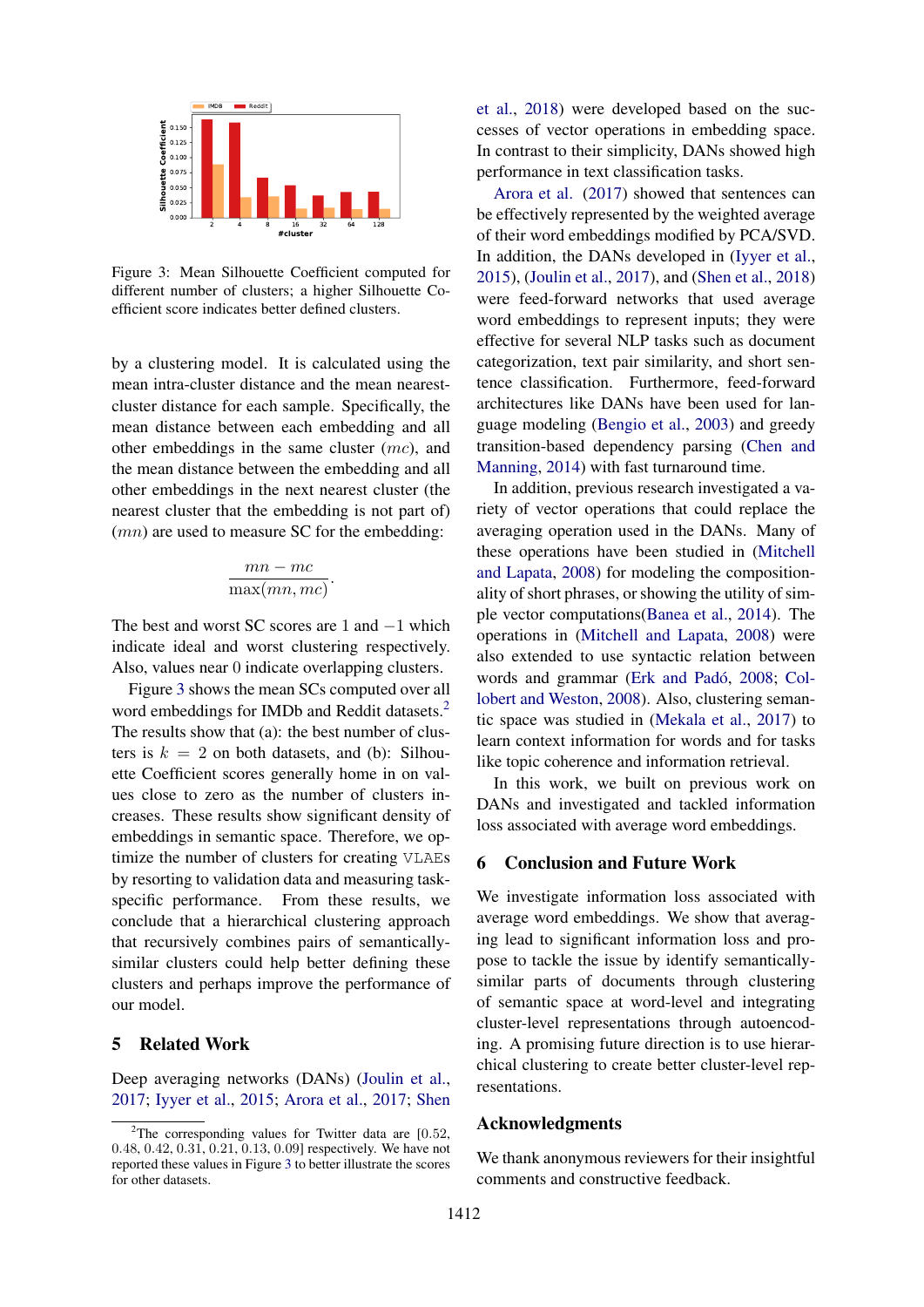#### References

- Hadi Amiri and Hal Daumé III. 2015. Targetdependent churn classification in microblogs. In *Proceedings of the Twenty-Ninth AAAI Conference on Artificial Intelligence*, pages 2361–2367. AAAI Press.
- Relja Arandjelovic and Andrew Zisserman. 2013. All about vlad. In *Proceedings of the IEEE conference on Computer Vision and Pattern Recognition*, pages 1578–1585.
- Sanjeev Arora, Yingyu Liang, and Tengyu Ma. 2017. A simple but tough-to-beat baseline for sentence embeddings. In *International conference on learning representations (ICLR)*.
- Carmen Banea, Di Chen, Rada Mihalcea, Claire Cardie, and Janyce Wiebe. 2014. Simcompass: Using deep learning word embeddings to assess crosslevel similarity. In *Proceedings of the 8th International Workshop on Semantic Evaluation (SemEval 2014)*, pages 560–565.
- Yoshua Bengio, Aaron Courville, and Pierre Vincent. 2013. Representation learning: A review and new perspectives. *Pattern Analysis and Machine Intelligence, IEEE Transactions on*, 35(8).
- Yoshua Bengio, Rejean Ducharme, Pascal Vincent, and ´ Christian Jauvin. 2003. A neural probabilistic language model. *Journal of machine learning research*, 3(Feb):1137–1155.
- Leon Bottou and Yoshua Bengio. 1995. Convergence properties of the k-means algorithms. In *Advances in neural information processing systems*, pages 585–592.
- Danqi Chen and Christopher Manning. 2014. A fast and accurate dependency parser using neural networks. In *Proceedings of the 2014 conference on empirical methods in natural language processing (EMNLP)*, pages 740–750.
- Ronan Collobert and Jason Weston. 2008. A unified architecture for natural language processing: Deep neural networks with multitask learning. In *Proceedings of the 25th international conference on Machine learning*, pages 160–167. ACM.
- Katrin Erk and Sebastian Padó. 2008. A structured vector space model for word meaning in context. In *Proceedings of the Conference on Empirical Methods in Natural Language Processing*, pages 897– 906. Association for Computational Linguistics.
- Mohit Iyyer, Varun Manjunatha, Jordan Boyd-Graber, and Hal Daumé III. 2015. Deep unordered composition rivals syntactic methods for text classification. In *Proceedings of ACL-IJCNLP*.
- Hervé Jégou, Matthijs Douze, Cordelia Schmid, and Patrick Pérez. 2010. Aggregating local descriptors into a compact image representation. In *CVPR*

*2010-23rd IEEE Conference on Computer Vision & Pattern Recognition*, pages 3304–3311. IEEE Computer Society.

- Armand Joulin, Edouard Grave, Piotr Bojanowski, and Tomas Mikolov. 2017. Bag of tricks for efficient text classification. In *Proceedings of the 15th Conference of the European Chapter of the Association for Computational Linguistics: Volume 2, Short Papers*, pages 427–431.
- Douwe Kiela, Felix Hill, and Stephen Clark. 2015. Specializing word embeddings for similarity or relatedness. In *Proceedings of the 2015 Conference on Empirical Methods in Natural Language Processing*, pages 2044–2048. Association for Computational Linguistics.
- Yann LeCun, Yoshua Bengio, and Geoffrey Hinton. 2015. Deep learning. *nature*, 521(7553):436.
- Andrew L Maas, Raymond E Daly, Peter T Pham, Dan Huang, Andrew Y Ng, and Christopher Potts. 2011. Learning word vectors for sentiment analysis. In *Proceedings of the 49th annual meeting of the association for computational linguistics: Human language technologies-volume 1*, pages 142–150. Association for Computational Linguistics.
- Dheeraj Mekala, Vivek Gupta, Bhargavi Paranjape, and Harish Karnick. 2017. Scdv : Sparse composite document vectors using soft clustering over distributional representations. In *Proceedings of the 2017 Conference on Empirical Methods in Natural Language Processing*, pages 659–669. Association for Computational Linguistics.
- Tomas Mikolov, Kai Chen, Greg Corrado, and Jeffrey Dean. 2013. Efficient estimation of word representations in vector space. *arXiv preprint arXiv:1301.3781*.
- Jeff Mitchell and Mirella Lapata. 2008. Vector-based models of semantic composition. *Proceedings of ACL-08: HLT*, pages 236–244.
- Matteo Pagliardini, Prakhar Gupta, and Martin Jaggi. 2018. Unsupervised learning of sentence embeddings using compositional n-gram features. In *Proceedings of the 2018 Conference of the North American Chapter of the Association for Computational Linguistics*, pages 528–540.
- Jeffrey Pennington, Richard Socher, and Christopher Manning. 2014. Glove: Global vectors for word representation. In *Proceedings of the 2014 conference on empirical methods in natural language processing (EMNLP)*, pages 1532–1543.
- Peter J Rousseeuw. 1987. Silhouettes: a graphical aid to the interpretation and validation of cluster analysis. *Journal of computational and applied mathematics*, 20:53–65.